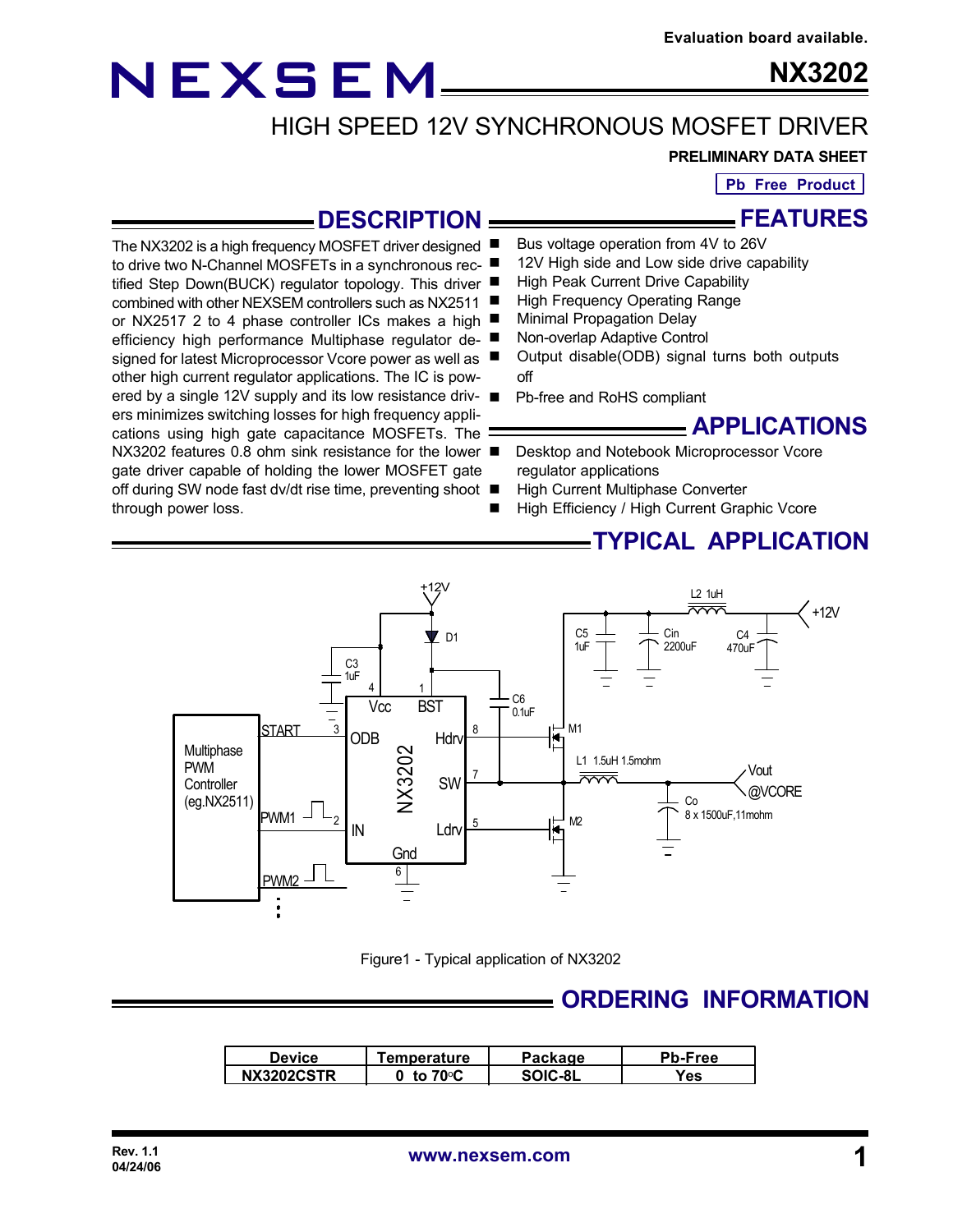# NEXSEM

### **ABSOLUTE MAXIMUM RATINGS**

| Operating Junction Temperature Range  -40°C to 125°C |  |
|------------------------------------------------------|--|

Caution: Stresses above those listed in "ABSOLUTE MAXIMUM RATINGS", may cause permanent damage to the device. This is a stress only rating and operation of the device at these or any other conditions above those indicated in the operational sections of this specification is not implied.

#### **PACKAGE INFORMATION** 8-PIN PLASTIC SOIC (S) VCC <u>| 4</u> ODB 3  $IN$  2  $\text{BST} \begin{bmatrix} 1 \end{bmatrix}$   $\begin{bmatrix} 8 \end{bmatrix}$ 5 LDrv 6 GND  $IN$  2 7 SW 8 HDrv  $\theta_{JA} \approx 130^{\circ}$  C/W

## **ELECTRICAL SPECIFICATIONS**

Unless otherwise specified, these specifications apply over VCC =BST= 12V, SW=GND=0V, ODB=VCC, and T<sub>A</sub> = 0 to 125 °C. Typical values refer to  $T_A = 25$  °C.

| <b>PARAMETERS</b>               | n.<br><b>SYM</b> | <b>TEST CONDITIONS</b>     | <b>MIN</b> | <b>TYP</b> | <b>MAX</b> | <b>UNITS</b> |
|---------------------------------|------------------|----------------------------|------------|------------|------------|--------------|
| <b>Vcc Supply</b>               |                  |                            |            |            |            |              |
| Under Volatge Lockout, VCC      | UVLO, Vcc        | Vcc ramping up             |            | 3          |            | V            |
| Supply                          |                  |                            |            |            |            |              |
| Vcc Quiescent Current Operating | Iq               | $VBST=12V$ , $IN=0V$       |            | 1.6        |            | mA           |
| Mode                            |                  |                            |            |            |            |              |
|                                 |                  |                            |            |            |            |              |
|                                 |                  | IN=Swch at 500Khz, 50% DC, |            | 3.2        |            |              |
|                                 |                  | $CL=0$                     |            |            |            |              |
|                                 |                  | IN=Swch at 200Khz, 50% DC, |            | 17         |            |              |
|                                 |                  | $CL = 3nF$                 |            |            |            |              |
| Vcc Quiescent Current           | Iqsd             | $ODB=0V$                   |            | 1.2        |            | mA           |
| Shutdown Mode                   |                  | $IN=0V$                    |            |            |            |              |
| <b>ODB</b>                      |                  |                            |            |            |            |              |
| <b>ODB</b> Threshold (High)     | ODB(H)           |                            | 2.4        |            |            | V            |
| ODB Threshold (Low)             | ODB(L)           |                            |            |            | 0.8        | V            |
| <b>ODB</b> Current              | Ienb             |                            | $-2$       |            | 2          | uA           |
| Propagation delay time          | Tprop            |                            |            | 15         |            | ns           |
|                                 |                  |                            |            |            |            |              |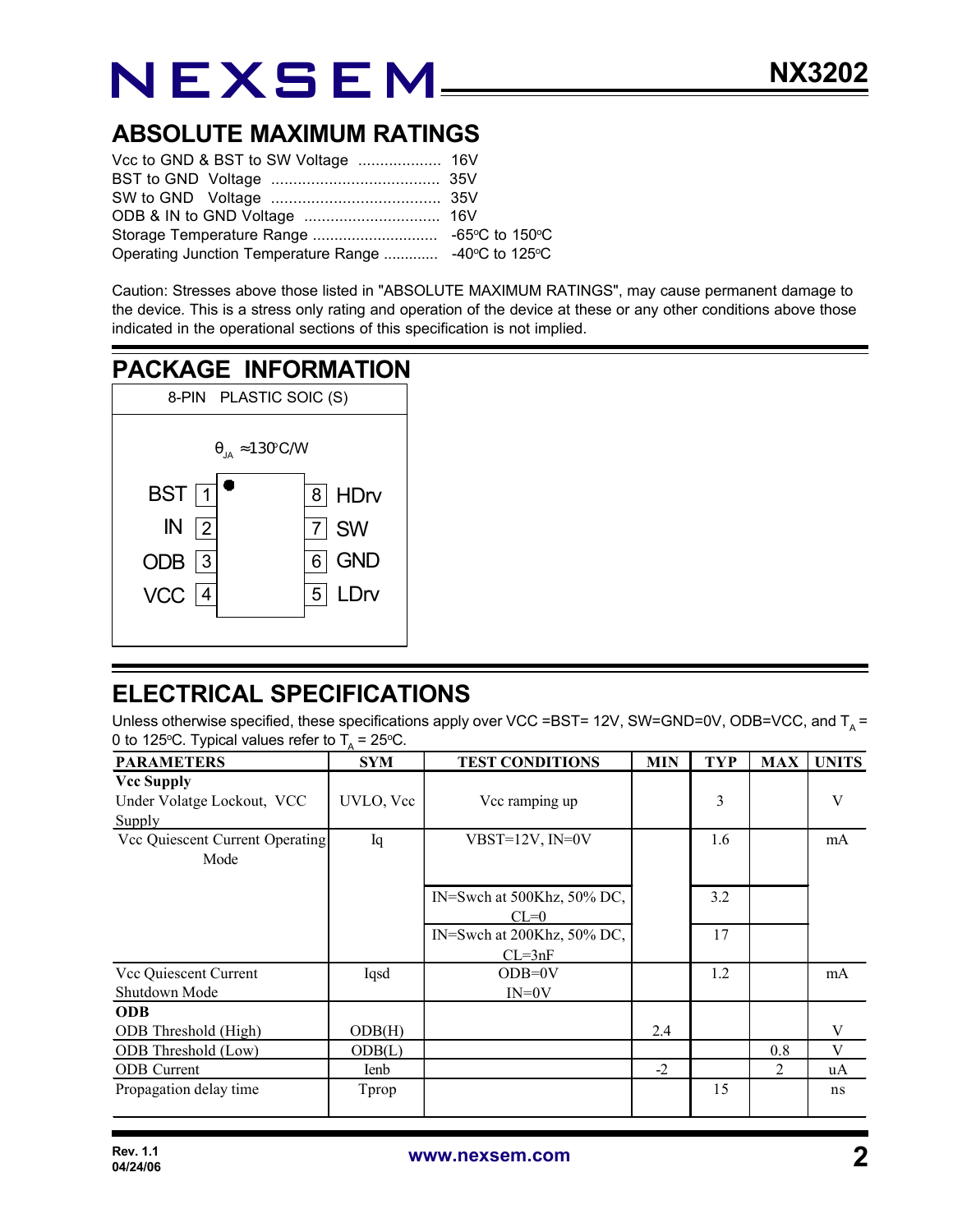# NEXSEM\_\_\_\_\_

| <b>PARAMETERS</b>                                                   | <b>SYM</b>         | <b>TEST CONDITIONS</b>                                 | <b>MIN</b> | <b>TYP</b> | <b>MAX</b>     | <b>UNITS</b>              |
|---------------------------------------------------------------------|--------------------|--------------------------------------------------------|------------|------------|----------------|---------------------------|
| $\mathbf{I}$                                                        |                    |                                                        |            |            |                |                           |
| Input voltage High                                                  | IN(H)              |                                                        | 2.4        |            |                | V                         |
| Input Voltage low                                                   | IN(L)              |                                                        |            |            | 0.8            | $\ensuremath{\mathbf{V}}$ |
| <b>Input Current</b>                                                | $I_{bias-ODB}$     |                                                        | $-2$       |            | $\overline{2}$ | uA                        |
| High Side driver(CL=3300pF)                                         |                    |                                                        |            |            |                |                           |
| Output Impedance, Sourcing<br>Current                               | $R_{source}(Hdrv)$ | VBST-VSW=12V                                           |            | 1.7        |                | Ohm                       |
| Output Impedance, Sinking<br>Current                                | $R_{sink}(Hdrv)$   |                                                        |            | 0.7        |                | Ohm                       |
| <b>Rise Time</b>                                                    | THDrv(Rise)        |                                                        |            | 40         |                | ns                        |
| Fall Time                                                           | THDrv(Fall)        |                                                        |            | 20         |                | ns                        |
| Deadband Time                                                       | Tdead(L to H)      | LDRV going Low to HDrv<br>going High, $10\%$ to $10\%$ |            | 75         |                | ns                        |
| Propagation Delay                                                   | Tdelay(H)          | IN going HI to LDRV going<br>Low                       |            | 55         |                | ns                        |
| Low Side Driver(CL=3300pF)<br>Output Impedance, Sourcing<br>Current | $R_{source}(Ldrv)$ |                                                        |            | 1.7        |                | Ohm                       |
| Output Impedance, Sinking<br>Current                                | $R_{sink}(Ldrv)$   |                                                        |            | 0.7        |                | Ohm                       |
| <b>Rise Time</b>                                                    | TLDrv(Rise)        | 10% to 90%                                             |            | 40         |                | ns                        |
| Fall Time                                                           | TLDrv(Fall)        | 90% to 10%                                             |            | 20         |                | ns                        |
| Deadband Time                                                       | Tdead(H to L)      | SW going Low to LDRV going<br>High, 10% to 10%         |            | 30         |                | ns                        |
| Propagation Delay                                                   | Tdelay(L)          | IN going Low to LDRV going<br>HI                       |            | 65         |                | ns                        |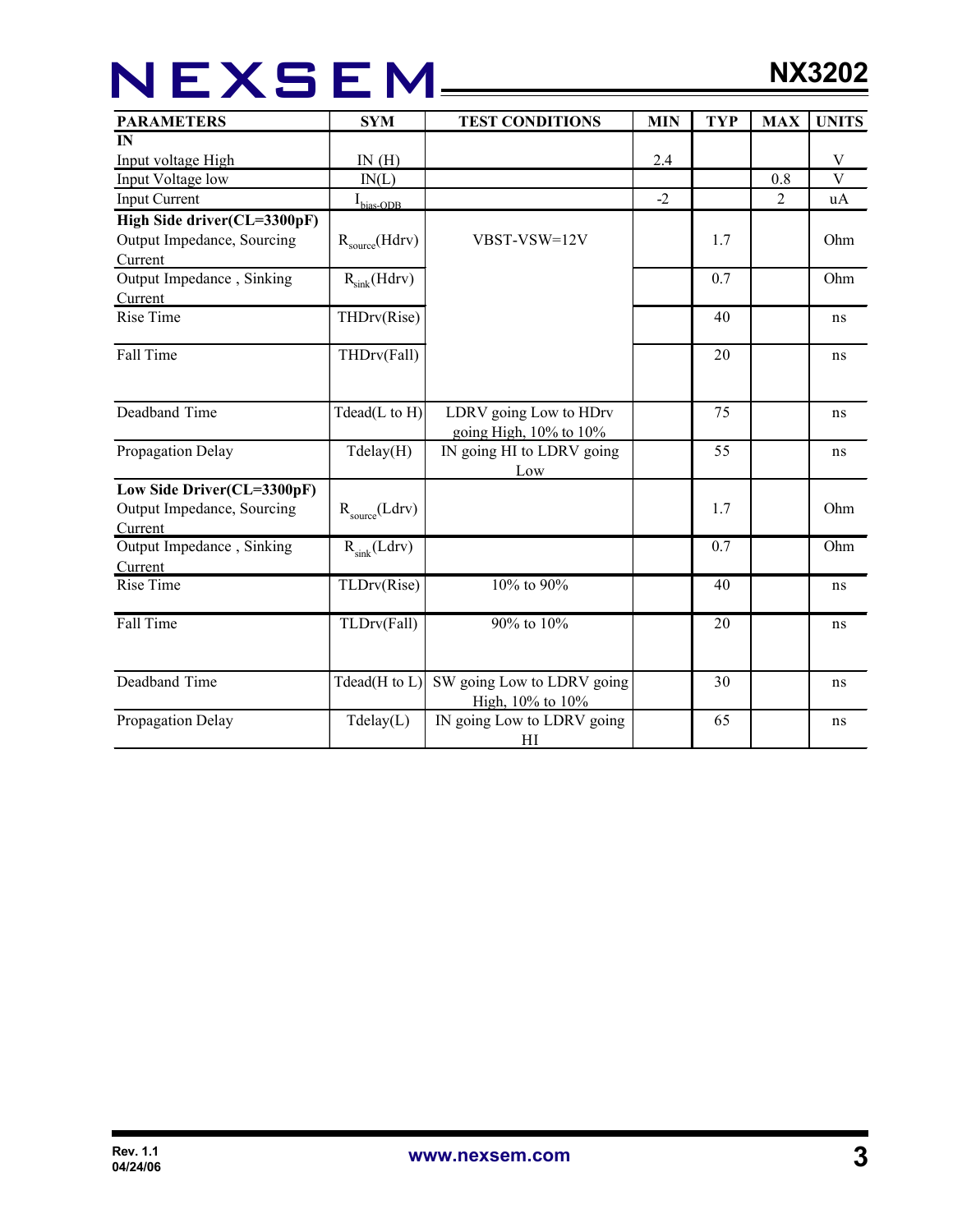### **PIN DESCRIPTIONS**

| Pin# | <b>Pin Symbol</b> | <b>Pin Description</b>                                                                                                                                                                              |
|------|-------------------|-----------------------------------------------------------------------------------------------------------------------------------------------------------------------------------------------------|
| 1    | <b>BST</b>        | Bootstrap Pin. A capacitor is connected between BST and SW pins to generate the<br>floating bootstrap voltage for High-side Driver. The capacitor value is typically between<br>$0.1$ uf to $1$ uF. |
| 2    | $\mathbf{IN}$     | PWM input signal to the MOSFET drivers.                                                                                                                                                             |
| 3    | <b>ODB</b>        | Output disable pin. When high the internal circuitry is enabled. When low both high side<br>and low side drivers are turned off.                                                                    |
| 4    | <b>VCC</b>        | Biasing supply both for the IC and low side driver, a minimum of luF ceramic cap should<br>be connected between this pin and PGND.                                                                  |
| 5    | <b>LDRV</b>       | Output driver for low side MOSFET.                                                                                                                                                                  |
| 6    | <b>GND</b>        | Power ground.                                                                                                                                                                                       |
| 7    | <b>SW</b>         | Switching point, this pin connects to the junction of external high-side and low-side<br>MOSFET <sub>s.</sub>                                                                                       |
| 8    | <b>HDRV</b>       | Output drive for high-side MOSFET.                                                                                                                                                                  |